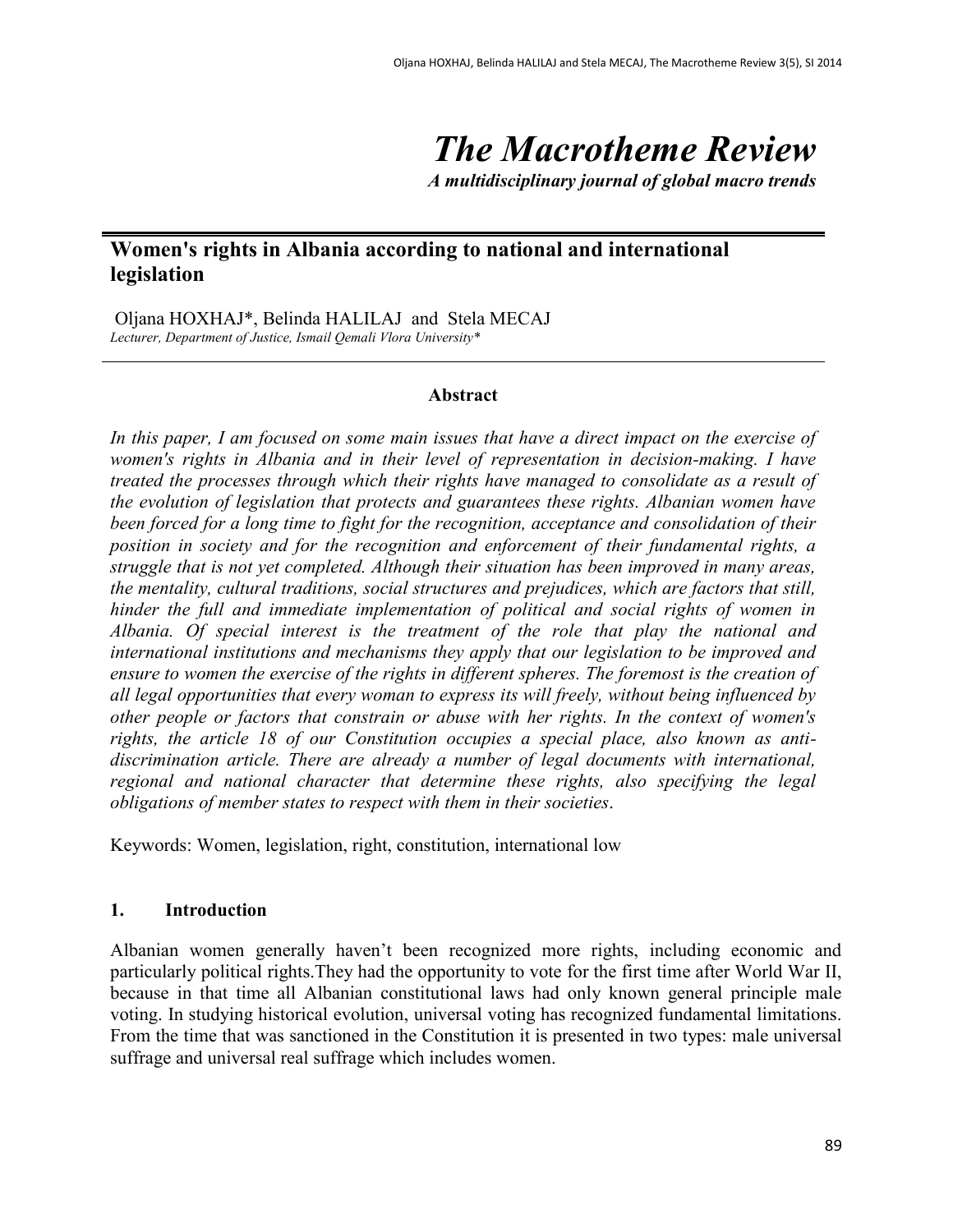It is important to treat women's political rights in relation to principle of equality, which often has a deprivation of rights gender discrimination as the main reason. Equality between men and women is a complex issue. Often it is evident that equality between them requires equal treatment. Therefore men and women equally qualified should enjoy equal treatment in employment. In some cases, the equality between them may require different treatment, because the differences between the two genders may justify or require different treatment.

## **2. Women's political rights in Albania referring to the constitutional system**

The Constitution of the Republic of Albania has sanctioned the principle of equality and gender equality as the constitutional principles, which are closely linked with all other rights principles enshrined in the Constitution, including political rights. Notwithstanding this provision, in Albania, there is still space for discussion, as it has real difficulties in the practical embodiment of the political equality of rights between men and women. If we analyze the issue in context of women's political rights, the legislator has been very careful with the terminology used, leaving no opportunity for discriminatory interpretations.

In any case pronoun is used "all", "none" without presuming gender of rights bearers. "All are equal referring the law. No one should be discriminated against on grounds of gender. " Efficient implementation of this principle, remains an essential condition for the functioning of all the activities of state authorities, but also for the recognition, and ensuring implementation of women's political rights.

Referring to the highest law of our state it is enshrined that: "Every citizen who is eighteen, even on election day, has the right to elect and be elected" It often happens that women's political rights enshrined "de jure" generally turns out to be discriminated "de facto" because of the different positions and roles that men and women have in society. This situation has forced activists to promote women's rights distinction between formal and substantive equality and expand the sphere of activity promotion and political rights of women.

## *2.1 Real and declarative guaranties in constitutional context*

It is necessary to explore the constitutional political rights plan and extension of political women rights in particular. It is with interest to society to objectively assess intellectual potential of Albanian women, to take into consideration their contribution in political life, in which the highest level of representation realizes being active in the highest state instances. The end of the twentieth century was characterized by continuous efforts of women being active and participating in public life and decision-making.

Recently the participation of women in politic is very important, because women can improve their problems if they have the opportunity and access as much as men. Article 45 of the Albanian Constitution affirms the right of vote as a fundamental right and freedom of political character, turning it into a constitutional high interest . Our Constitution does not condition the exercise of political rights by gender of the bearer of these rights. Holders of electoral law are all adult citizens. In studying historical evolution, universal voting had known fundamental deprivations.

From the time that the Constitution sanctioned, real universal suffrage, which included women can assume significant progress on their rights. This can be considered as a great achievement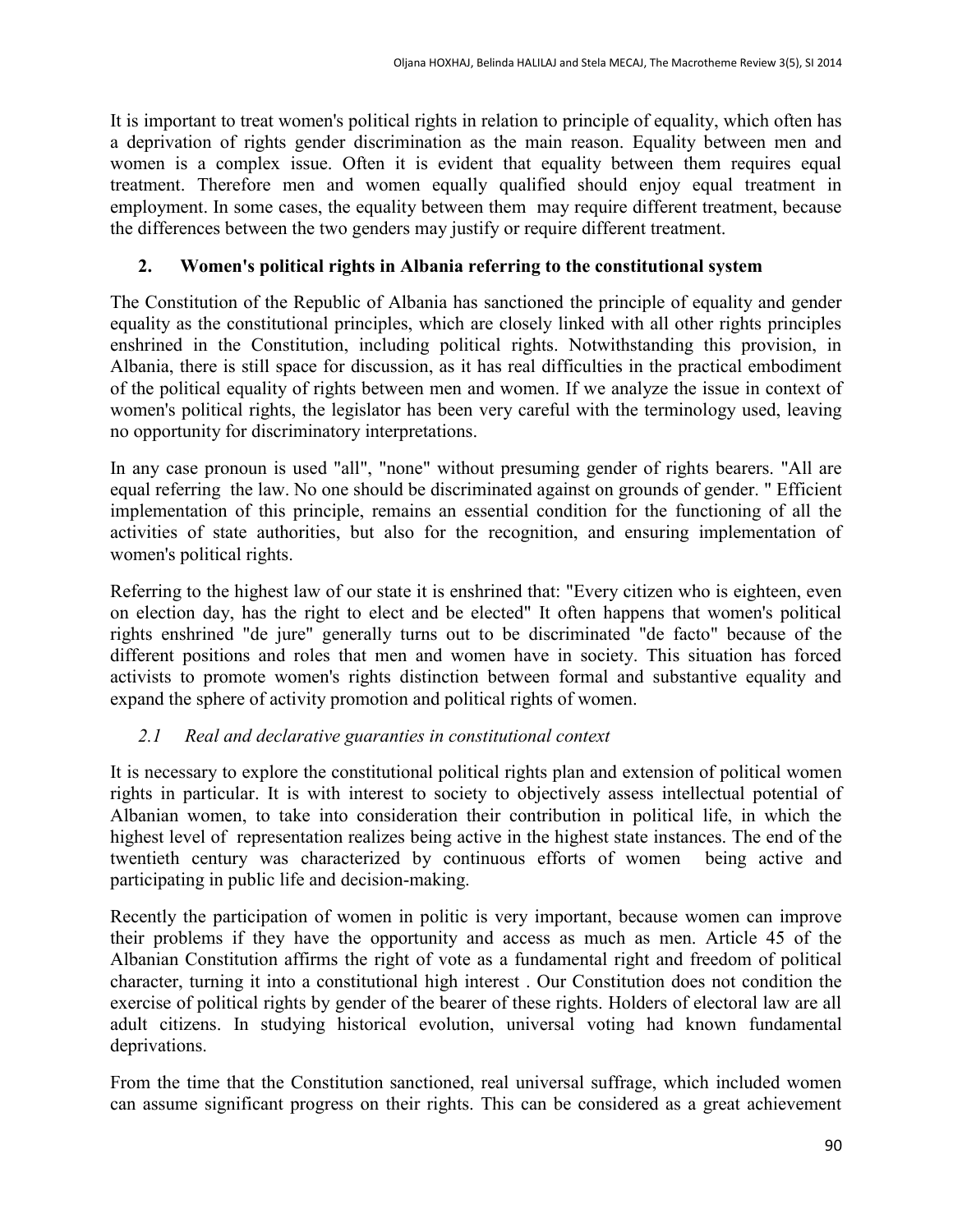and arguably the biggest victory in the whole democratic world after World War II, crowned by a series of feminist movements and implemented by all the assistance they provided during this war.

#### *2.2 Implementation of the electoral law*

A person must fulfill some conditions which are defined in the Constitution to be the holder of the right to vote. Age requirement, coincides with the sanction of age in our Civil Code. Another condition is related to the ability of being a voter, which is treated in two forms: electoral incapacity due to mental disability and partial disability election, because of suffering a criminal punishment. Another condition relates to the ability of being a voter, which is treated in two forms: electoral incapacity due to mental disability and partial disability election, because of suffering of criminal punishment, involving deprivation of liberty. In both cases, it is common that can only be decided by the court with a final verdict. Citizens may be excluded from the right to vote, only when they are declared mentally incompetent by a court with a final decision.

Prisoners who are serving a sentence involving deprivation of liberty, the Constitution guarantees the right of partial election,so was therefore recognized the right to vote and are excluded from the right to be choosen. Albanian electoral system is characterized by facultative vote. Albanian voter has no legal obligation to go voting and there is no sanction if he abstains. Theories as juspublicistika and dualistic theories, political right to vote epitomized not only as a subjective right of the citizen to the state, but as a reflection of the objective order of public law. Therefore, voters are entitled election not only as a subjective individual right, but as a functional right to exercise a public function as an electoral power. Another condition that must be fulfilled to be eligible for elections is the citizenship.

## *2.3 The rights sanctioned in the Albanian Electoral Code*

Of special interest is the treatment of role played by national and international institutions and mechanisms which they apply to our legislation to improve and to ensure women's exercise of their political rights. The foremost is the creation of all legal opportunities to every woman to express her will freely, without being influenced by other people or factors that constrain or abuse with her rights. Our Constitution is an important guarantee in this regard. It establishes the principles of the Albanian electoral system, in which government is based: in a system of free elections, equal, general and periodic.

Albanian electoral code provides that every citizen, regardless of race, ethnicity, gender, language, political opinion, religion or economic status, has the right to elect and be elected in accordance with the rules provided in this Code. The Electoral Code clearly defines that the voters have an equal opportunity to exercise political rights. The right to choose is regulated equally to all, both women and men. However this is not enough to eliminate barriers created by society and Albanian political class for women's participation in governance. It is necessary to adopt some specific steps, not only in the policies pursued by the state, but also in legislation. One of these action is the gender quotas.

Voters are equal in realizating the right of voting and the right of being elected. Our country has ratified a number of instruments that guarantee women's political rights, as Protocol 1 of the European Convention on Human Rights. Despite the fact that Albanian legislation has a strong treatment of anti-discriminatory and has implemented many international instruments, it is easily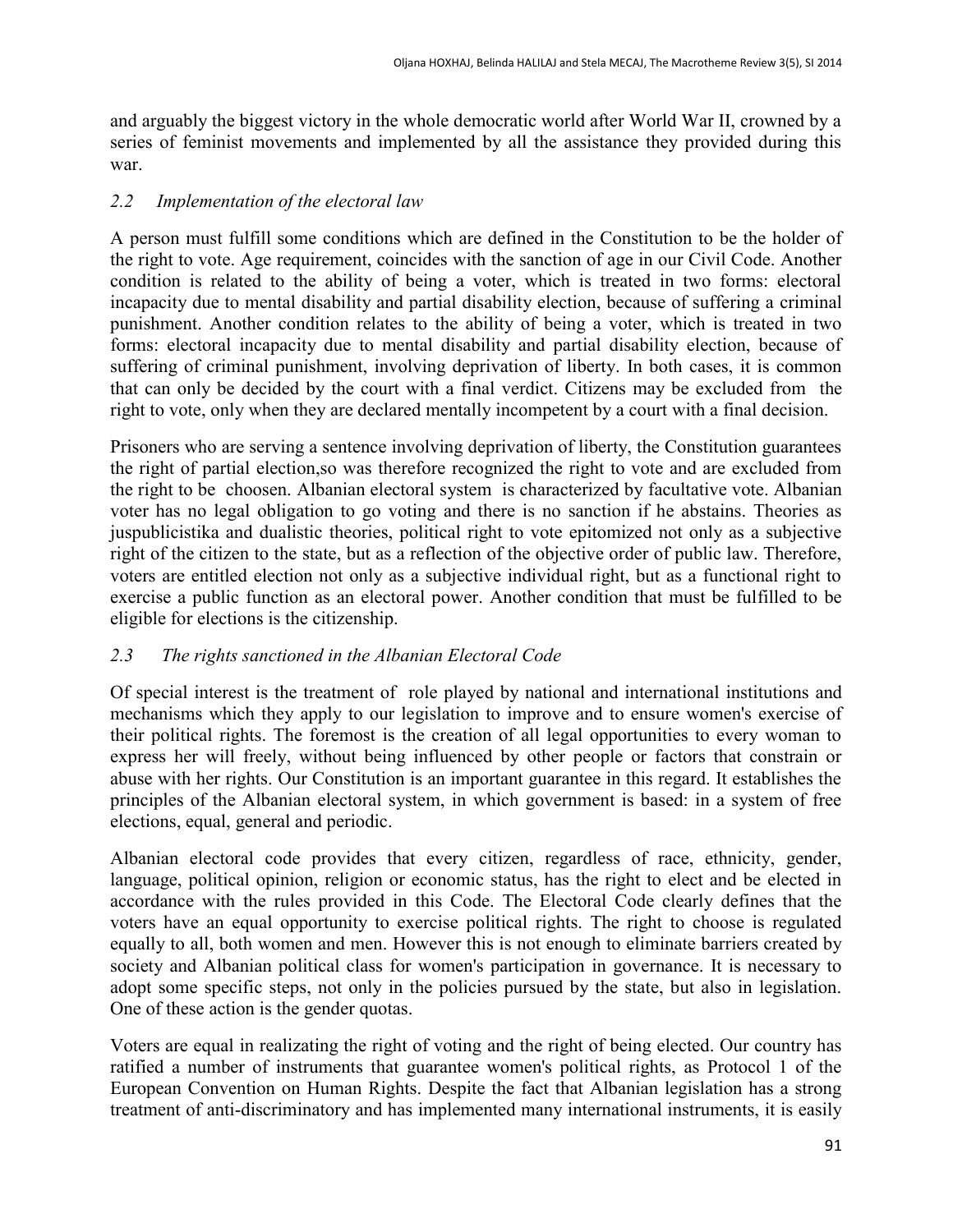ascertained that the participation of women in public life is very limited. The institution of Ombudsman in his performance has had an active role for understanding and guaranteeing the right of voting, as a basic human right.

Necessity of improvement in the Electoral Code is an application which has found support not only internal factors in the country, but also in the recommendations submitted by the OSCE / ODIHR, or by the Venice Commission of the Europe Council. Government should take immediate steps to change public behavior towards women's participation in the public issues, and taking in consideration adopting a policy of positive action in this regard. Albanian Parliament in 1994 ratified a convention in which stipulates that: "Signatory States undertake all necessary measures to eliminate discrimination against women in political and public life of the country. In particular ensures on equal terms with men, the right:

*a. to vote in all electoral processes and in all public referenda and to be elected to all publicly elected positions ...* "

Participation of women in political and public life in Albania and in the decision making process remains limited. Albania showed the lowest standard of women's representation in parliament after the parliamentary elections of 2005, compared with European countries. To improve this situation, the Ombudsman Institution presented several recommendations for changes to the Electoral Code, setting the quota system and the "defined countries" in parliament and councils of the municipalities with sanctions for their failure to implement.

## *2.4 The efficiency of gender quota in the Albanian legislation*

Electoral Code states that: "... for every constituency, at least thirty percent of multi-name list and / or a name in the first three names must belong to multi-name list to each gender". This means that in the entire list must be at least thirty percent of candidates of each gender, distributed without a certain rule, and / or at least one candidate of each gender in the first three names to each list, for each electoral zone. The problem that arises in this case is that each of the parties or coalition of parties is / free only fulfill one of the obligations.

So either drafting a list of less than thirty percent of each gender, or drafting a list in which the first among three candidates of the list, one of them to be from each gender. If political parties do not fulfill the above rule, the Electoral Code provides a penalty with a value of 30 000 lek for each electoral zone. This applies to large parties also small ones. It is worth to accomplished an objective analysis of the impact that not only brings in processes decision, but above all the impact it brings to our society involvement and representation of certain groups of women parliamentarians, mayors of municipalities women municipal councilors and municipal women.

If we observe the participation of women in the elected organs, central and local elected organs, after recommendations by the national and international we can achieve the conclusion that significantly has been improved the level of representation of Albanian women in Parliament. This achievement came as a result of improving the electoral law. Electoral Code in accordance with the law "On gender equality in society", has determined the quota for candidacy in elected central and local government seeking an involvement of over thirty per cent of each gender on the lists of candidates for local authorities and not less than thirty percent of the lists of candidates for deputies.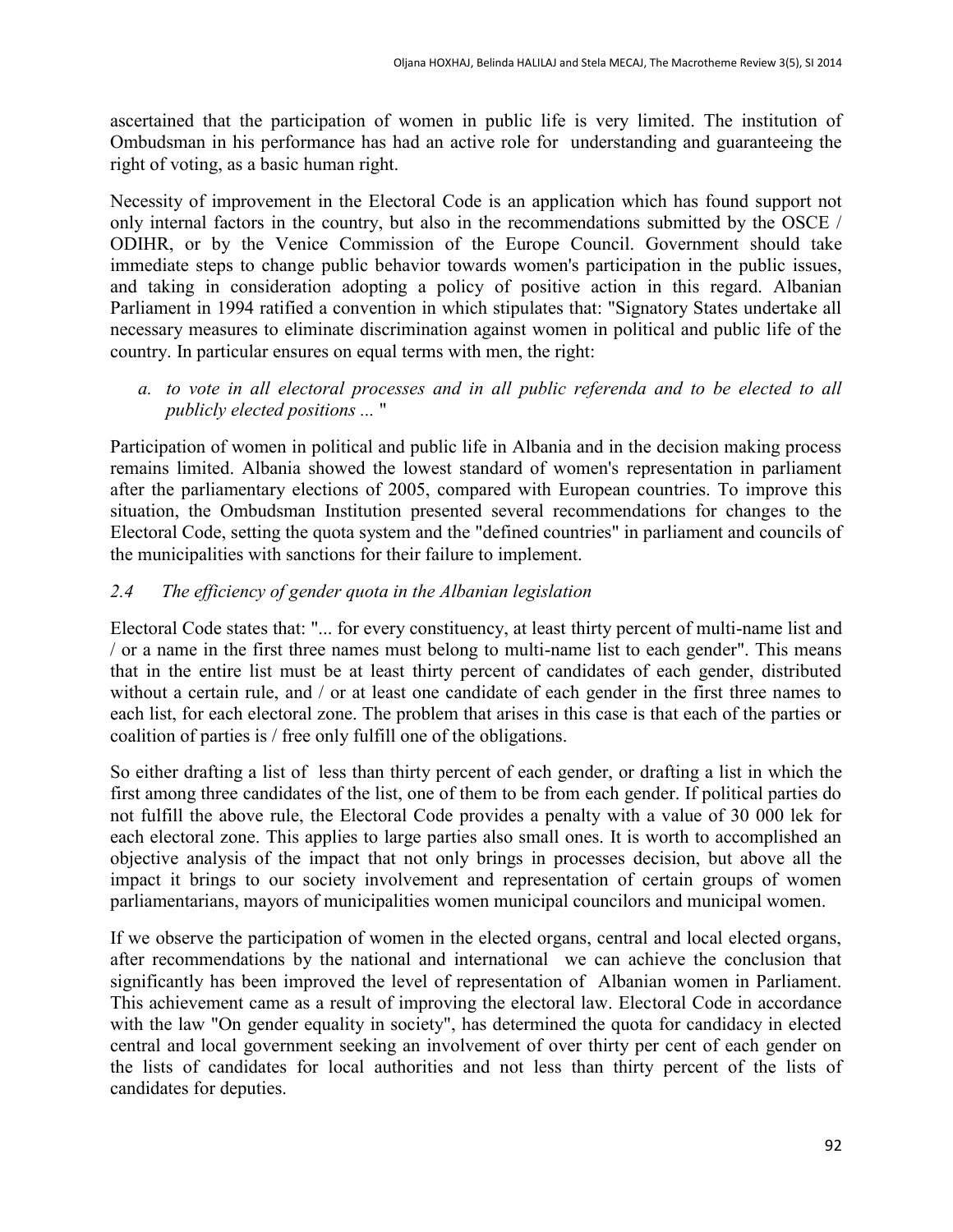For each electoral zone, at least thirty percent of multi-name list and / or the names of the first three multi-name list must belong to each gender. When termed "sexes" necessarily refers to women as this important change in election practice constitutes an important step towards the consolidation of the political rights of women. These rights are already known not only "de jure", because the failure of any of the conditions stipulated in the composition of the multi-name list for this election brings as a result rejection of the list by the Central Election Commission.

Even in local government is enshrined this right. This is achieved through inclusion in the candidate list of over thirty percent of each gender. Gender quotas prescribed in the Albanian legislation and implemented to date in the 2009 parliamentary elections, improved representation of women in Parliament, but could not get the goal that the law "On gender equality in society" intended.

## *2.5 Practical Problems*

The recognition, identification and study of entire problems that have emerged during the election process have had any specific importance. An issue that had continually accompanied the electoral process in our country is family voting. Family voting, constitutes in a direct violation of the secrecy of the vote feature and to the personality of vote principle. It also constitutes a serious violation of the law.

The Constitution establishes the principle, the vote is personal. This dictates the necessity of determining all the rules and procedures that ensure the personal character of the vote, which are determined by the Electoral Code. Albanian electoral code obligates the competent authorities to make correctly voter registration lists, they will give every voter ballots identified by the Voting Center, provide the voting booth, and force each voter to come into this room determined for his vote.

Although these rules are clearly stipulated by the electoral legislation, it is very important because they should be known and respected. In practice, cases were identified showing that these rules are ignored or violated by persons that should respect and guarantee them, paving the way for family voting, which in many cases had resulted in the imposition of the will of the the household head, without taking into consideration the will of his wife or daughter's will.

This phenomenon is still a worrying factor for electoral processes, especially in rural areas and thus need a concrete action, which consists in the application of penalties for those who apply and also for responsible authorities which have the obligation to guarantee the free expression of the will to each person, regardless to gender.

## **3. The right of legitimate work and gender equality in employment and education**

The Constitution proclaims the right of employment and freedom to choose the profession. Constitution recognizes to all citizens, the right to acquire livelihoods through lawful work, which each person chooses and accepts himself. This means that no one shall be subjected to the forced labor. Albanian Labour Code is the most important law regulating labor relations. The principle of equality and the prohibition of discrimination is one of the fundamental constitutional principles that pervades it.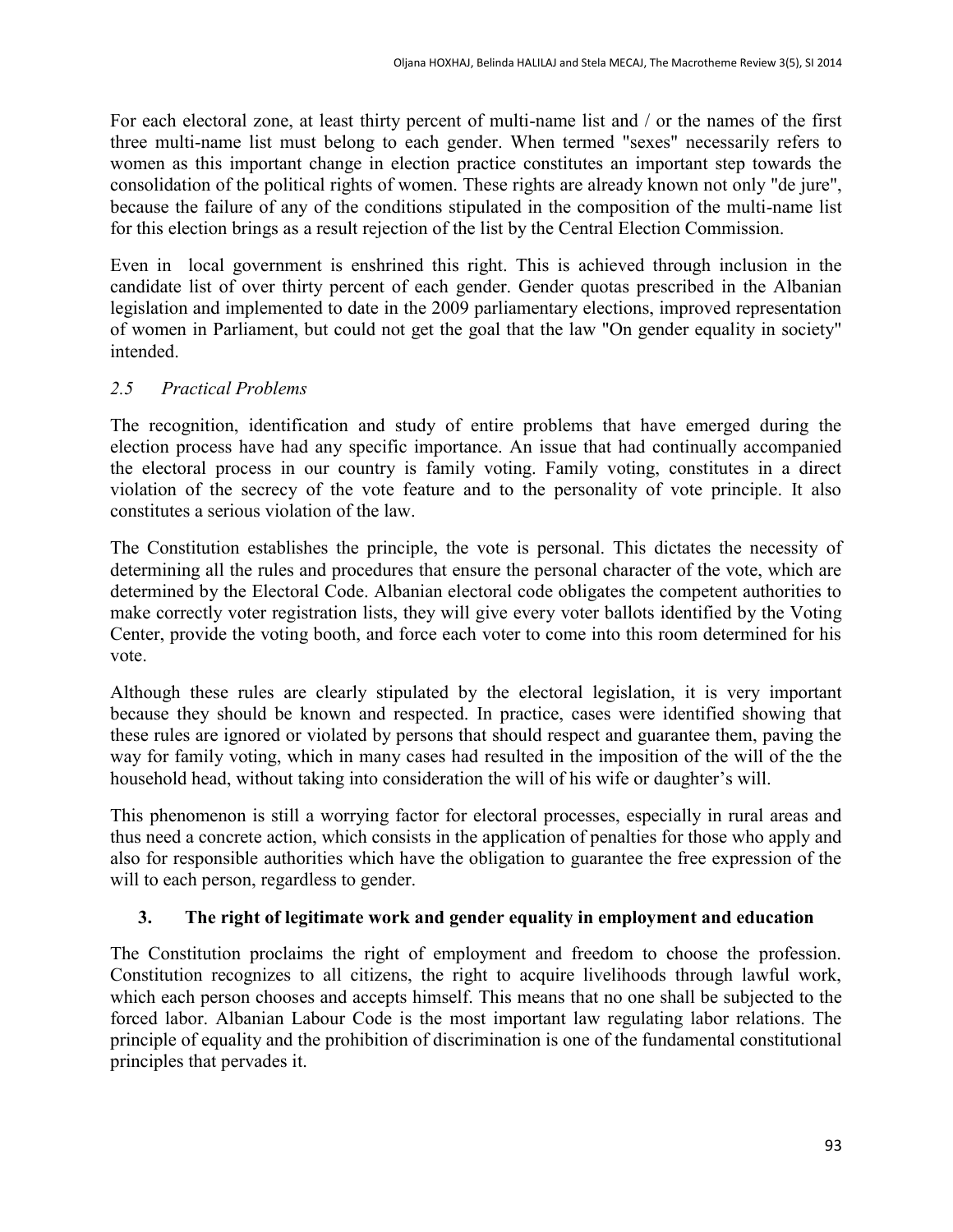He aimed at preventing any discrimination in the process of employment. Another possibility, the law offered "protection against discrimination", which has provided details prohibition of discrimination in employment, as well as the obligations of employers to implement this principle. Law "Gender equality in society" is a special law that requires employers to take measures to provide non-discrimination and equal employment opportunities for women and men, in every sector and in every working position.

This law explicitly proclaims the right to free choice of profession and employment, the system of professional development training and the constant training and learning system crafts. It has affirmed the right to make a career in work and to promote on the basis of the same standards for both genders, the right to a stable job, same employment opportunities, including the application of the same criteria of selection to work, the right to be informed equally by the employer for work vacancies, the right not to be discriminated or laid off because of marriage, and women in particular, can not be discriminated against or dismissed because of pregnancy or maternity.

The employer must provide equal opportunities for women and men to apply for job vacancies and may not include elements of discrimination based on gender, when he announces a vacancy. He must employ no gender differences in any position or vacancy, at all levels of the professional hierarchy. Also, should create equal working conditions and adequate, and equitable treatment of employees during working relationship.

# *3.1 The right of being organized collectively*

The right to organize collectively, as a part of closely related to women's political rights is a right that significantly reflects the degree of consolidation of democracy in a country. This right is also a constitutional right which is regulated by legislation. Women have played an active role in this regard by creating a series of NGO, which at the most of them provide services to the most vulnerable categories in society. Their initiative is to raise the level of treatment of sharpest social problems, including rape, gender inequality, protection of the children rights etc.

## **4. Interaction between the Albanian Constitution and international standards for the protection of the women rights**

Republic of Albania applies international law binding on. Albania has ratified a substantial part of international instruments relating to the protection of women's rights and human rights in general. The Constitution has defined the place that had international instruments at the interior system as well as the manner of their implementation. An international agreement ratified by law has supremacy over national laws that do not agree with. The norms issued by an international organization have superiority in case of conflict, the law of the country when the agreement ratified by the Republic of Albania on participation in the organization expressly provided direct application of norms derived from it. Because of these characteristics, judges and other stakeholders of the justice system should implement these rates regardless of whether they are "copied" or not domestic provisions.

No doubt that the ratification of the European Convention on Human Rights and likened reformed the entire Albanian legislation and legal practice standards of the member states of the Council of Europe. International Covenant on Civil and Political Rights,is ratified by Albania in 1991 and includes: the right of self-determination: the people should decide on their political status, the right to live, the right of the failure to submit to torture and other inhumane, the right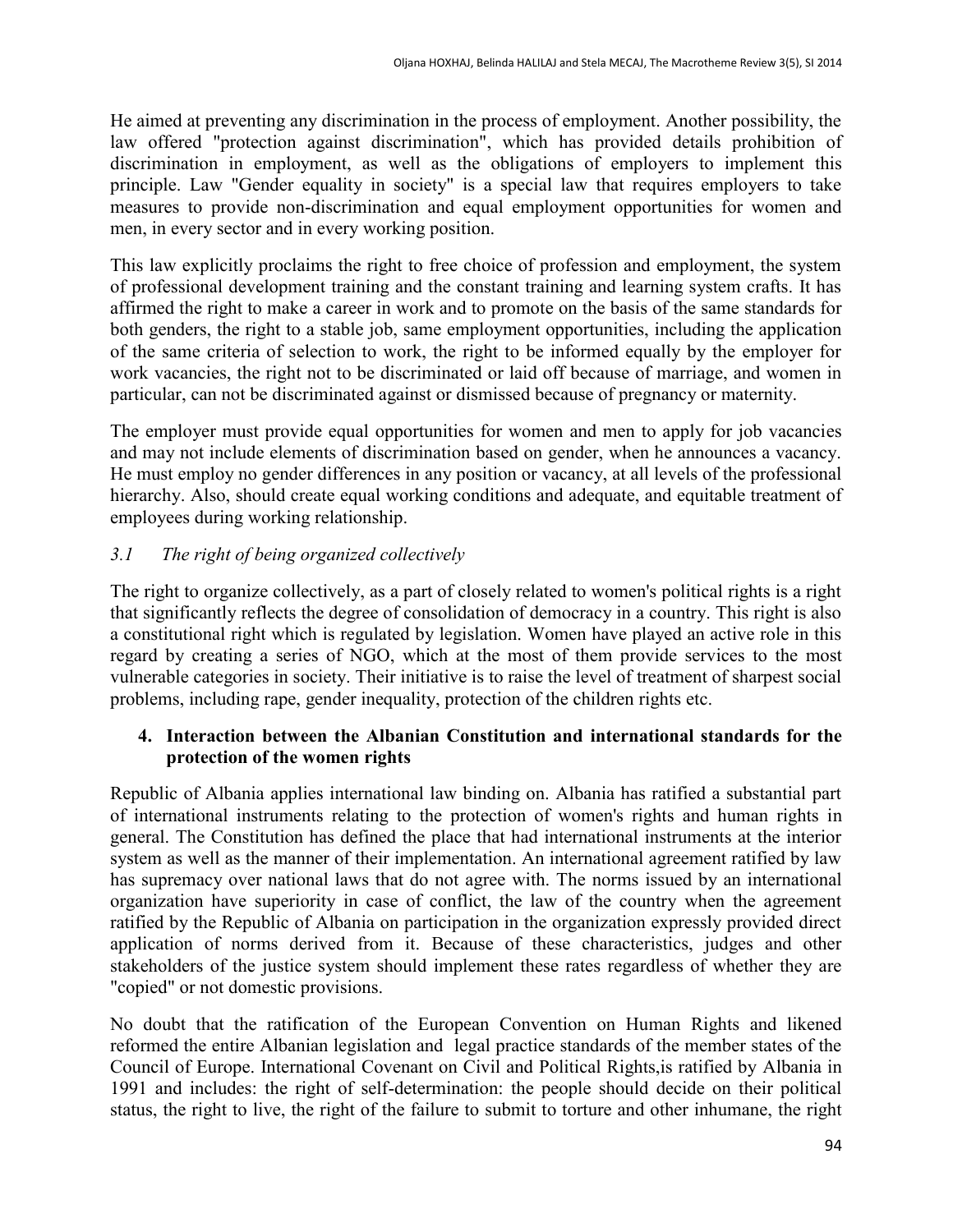of incontinence in slavery and any other form of subjugation, the right of liberty and the right of the security of person, the right to humane treatment and dignity in the event of conviction, the right not to imprisonment in case of failure of settlement of a contractual obligation and the right of free movement and choice of residence freely.

## *4.1 International Covenant on Economic, Social and Cultural Rights (1966)*

International Covenant on Economic, Social and Cultural Rights has been ratified by Albania in 1991 and includes: the right to work, the right to fair working conditions and favorable, the right of association, the right to social security, rights in connection with family, including the mother's right to work and childrens right of special protection, the right of an adequate standard of living, the right of a better physical condition and mental condition that state is able to guarantee, the right of education, the right of participating in cultural life and the right to benefit from scientific progress.

#### *4.2 The Convention on the Elimination of All Forms of Discrimination against Women - (CEDAW)*

International Convent on Economic, Social and Cultural Rights which was ratified by Albania in 1994, different from other international conventions succeeds in bring about the center of humanitarian law concerns precisely women, those who constitute half of humanity. This was the major reason who brought the drafting of a document or additional instrument only for women, a tool that will underpin the implementation of these conventions and of course what is most important to deal more closely with the de facto situation of women around the world.

Discrimination against women occurs in every society, including those most emancipated. CEDAW was designed to end discrimination against women, especially in key areas such as political, family, in terms of employment, the social insurance and health care. In order to combat the gender-based discrimination, CEDAW requires States Parties to recognize the important contribution of women in economic and social development, in the family and society which they belong. Different from the international instruments mentioned above, which refer to the discrimination simply as a "distinction" based on sex, CEDAW provides a detailed explanation of the meaning of discrimination, in particular against women. Indeed in 1992, CEDAW expanded definition on discrimination against women by making part of this determination and genderbased violence against women.

The Convention on the Elimination of All Forms of Discrimination against Women requires states parties to take corrective action at two levels in order to provide the necessary equality to women in political and public life: First, States parties shall providing women the right of voting in all kinds of elections and public referenda to anonymously, so no more confidence vote and opinion according to husband or father.

Secondly, CEDAW actually considers as fundamental the right of voting to women, but at the same time confirms that only the vote is not enough for a true and real participation of women in the political processes of the country. States should provide women the right to be elected to public office and to keep the leadership positions in the public and non-public. These rights can be achieved by including the women on candidate lists for the government, through the quota system, through the elimination of gender restrictions for certain government positions,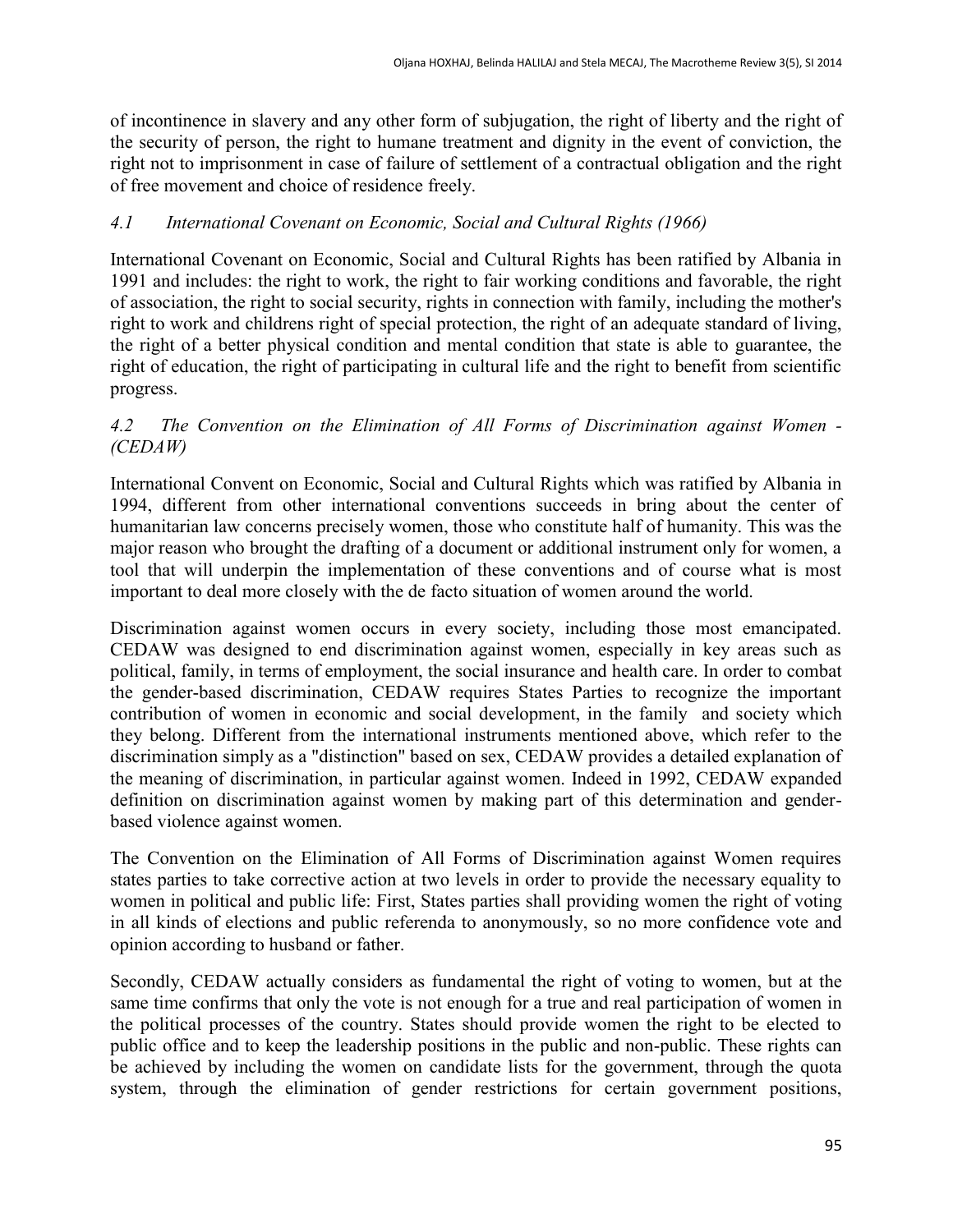increasing the number of women in government developing programs and through programs encresing the development of leadership role.

## **5. The regional systems of protection and promotion of human rights**

Just as universal instruments in protection of human rights, were built several regional systems, which usually provide a higher standard of rights and the application of them. Supremacy of regional systems is their capacity to address the complaints more efficiently. In the case of the courts, can be provided with compensation decisions binding.Furthermore, the recommendations of the Commission of Human Rights are generally taken more seriously by the respective states.

Recommendations may result not only in cases-examples in interpreting and clarifying measures and instruments of human rights, but also to changes in national law in order to approximate it with the international obligations of human rights. Also, regional systems tended to be more sensitive to cultural and religious issues when there are valid reasons for them. It is indispensable a comparative overview between our legislation and other legislation, primarily to western states, to understand how our state protects and guarantees political rights of women.

It is also worth comparing the level of women representation in the region of highest decisionmaking bodies in relation to the representation of Albanian women. Our country is taking concrete measures to harmonize the national legislation with the European one to guarantee maximum rights and equal opportunities to women.

## **6. Conclusions**

Women's rights in Albania must first apply at the national level. However difficulties may be encountered such as gaps in good governance, such as the judiciary or the dministration which is often corrupt and inefficient. The main objective of Albanian state to achieve gender equality is the progressive harmonization of legislation with the European Community in terms of working conditions, especially health and safety at work, of equal opportunities and facilitating cooperation Albanian employment policy .

In the context of strengthening to numerous economic reforms and integration process, is always aiming to support the appropriateness of Albanian social security system with the new economic and social system. It is essential the inclusion of the adjustment in Albanian legislation regarding to working conditions and to equal opportunities for women. It should be noted that in Albania, transition period has influenced negatively on the integration of women into the labor market, causing significantly decrease of participation of women in decision-making. This has influenced the participation of women remains low in comparison with other countries of Central and Eastern Europe.

## **References**

Omari. L, Anastasi. A,2008,*"E Drejta Kushtetuese",* ABC, Tirane. Anastasi. A, 2009, *"E Drejta Kushtetuese e Krahasuar"*, Tirane. The Constitution of the Republic of Albania Mandro. A, Guxholli.A, Berisha. D, 2008, *"Te Drejtat e Grave ne Kontekstin e te Drejtave te Njeriut"*, Mediaprint, Tirane. Albanian Electoral Code.